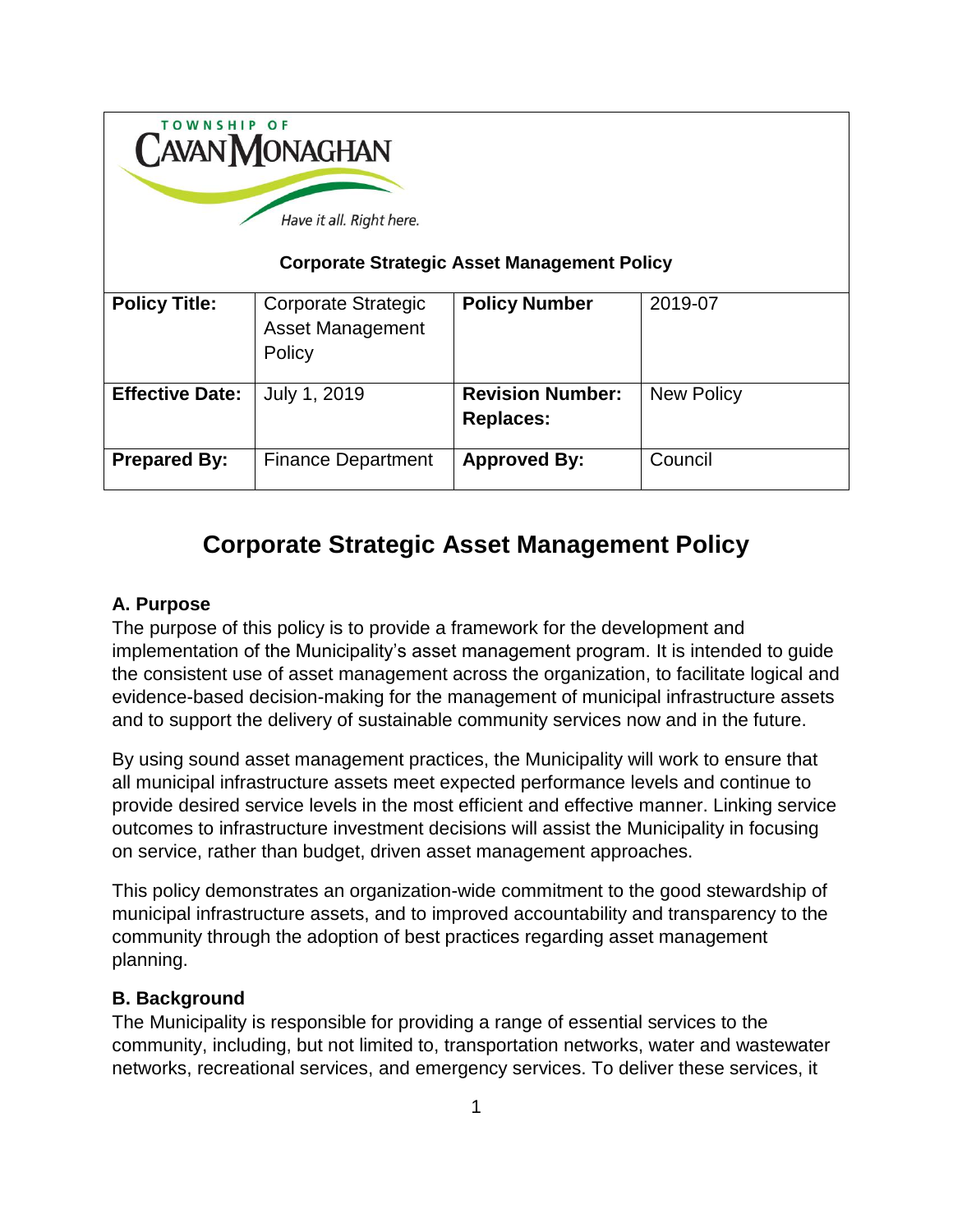owns and manages a diverse municipal infrastructure asset portfolio of roads, bridges, culverts, water and sewer mains, parks, rolling stock etc. As the social, economic, and environmental wellbeing of the community depends on the reliable performance of these municipal infrastructure assets it is critical to implement a systemic, sustainable approach to their management.

Asset management is such an approach, and refers to the set of policies, practices and procedures that allow an organization to realize maximum value from its municipal infrastructure assets. An asset management approach allows organizations to make informed decisions regarding the planning, building, operating, maintaining, renewing, replacing and disposing of municipal infrastructure assets through a wide range of lifecycle activities. Furthermore, it is an organization-wide process that involves the coordination of activities across multiple departments and service areas such as Finance, Parks and Facilities, and Public Works. As such, it is useful to adopt a structured and coordinated approach to outlining the activities, roles and responsibilities required of organizational actors, as well as the key principles that should guide all asset management decision-making.

A comprehensive and holistic asset management approach will support efficient and effective delivery of expected levels of service and ensure that due regard and process are applied to the long-term management and stewardship of all municipal infrastructure assets. In addition, it will align the Municipality with provincial and national standards and regulations such as the Infrastructure for Jobs and Prosperity Act, 2015 and Ontario Regulation 588/17, enabling the organization to take full advantage of available grant funding opportunities.

The approval of this policy is an important step towards integrating the Municipality's strategic mission, vision and goals with its asset management program, and ensuring that critical municipal infrastructure assets and vital services are maintained and provided to the community in a reliable, sustainable manner.

#### **C. Alignment with the Municipality's Strategic Direction**

This policy aligns with several of the Township's strategic documents. The following passages outline key strategic priorities listed within these documents that the development of an asset management program will support:

#### **Corporate Strategic Plan 2019 Update**

Mission Statement

• The Township of Cavan Monaghan is committed to delivering responsive and cost effective services that provide for the economic, social and environmental well-being of our ratepayers now and into the future.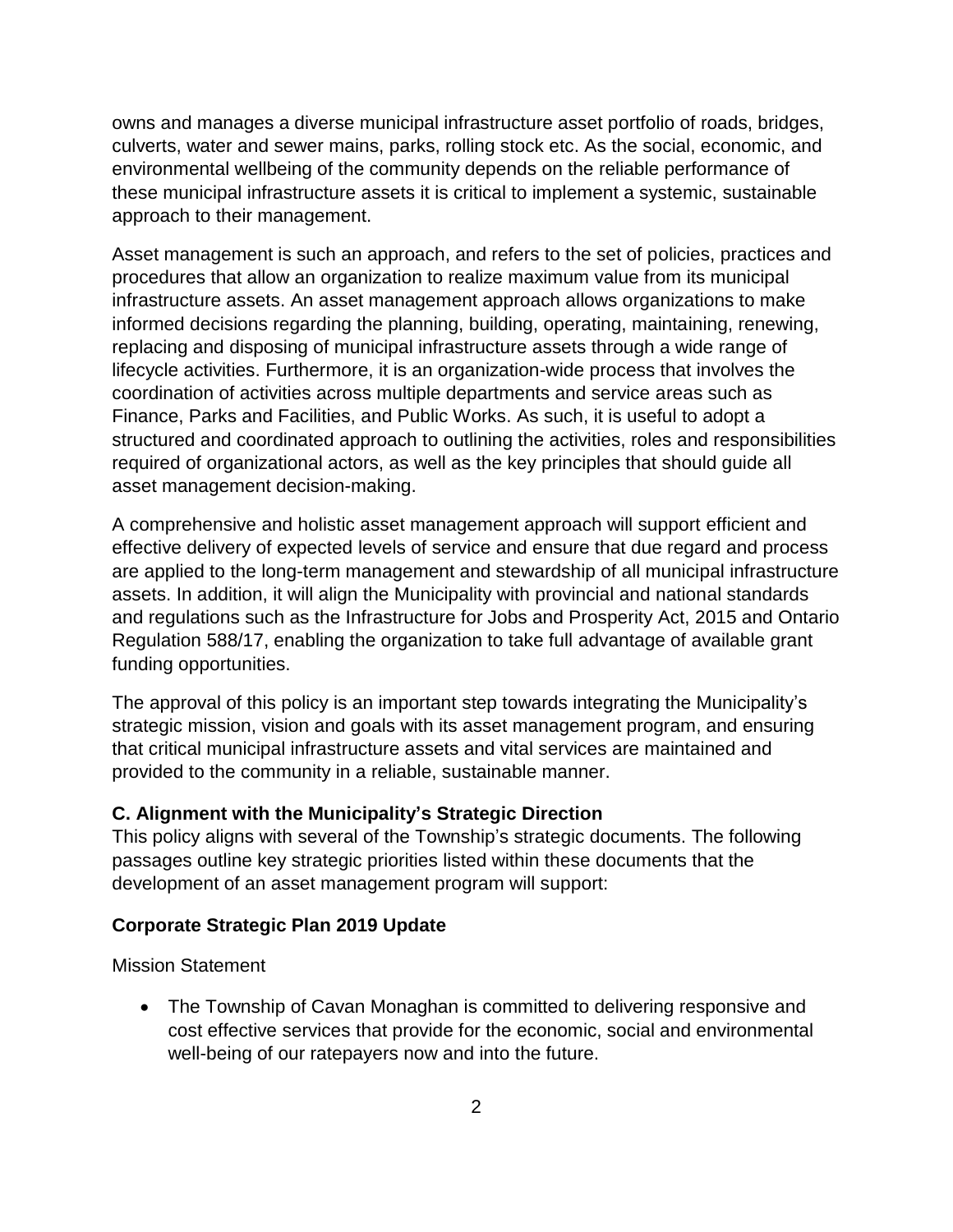Guiding Principles

- Operational Performance Excellence
	- $\circ$  Council and Staff will conduct itself in a manner that is affordable to local taxpayers while protecting future generations from being burdened by debts and deficits that they cannot afford.

### Strategic Priorities

- 1) Engage residents and stakeholders in community issues and interests
	- $\circ$  Strategic Objective: Enhancing our communications to engage internal and external stakeholders in a meaningful and strategic way.
- 3) Provide efficient and sustainable municipal and community infrastructure
	- $\circ$  Strategic Objective: Investing in community infrastructure that reflects our rate of growth and rural nature.

# **Official Plan**

1.3 Purpose and Goals of the Plan

- In keeping with this purpose, the goals of this Plan are to:
	- $\circ$  Encourage a density of new development that is energy efficient, sustainable and makes the most efficient use of existing services
	- o Ensure that new development incorporates sustainable elements into design, construction and operation to the benefit of the environment, the economy and residents of the Township

# **D. Policy Statement**

To guide the Municipality, the following policy statements have been developed:

- 1. The Municipality will implement an enterprise-wide asset management program through all departments. The program will promote lifecycle and risk management of all municipal infrastructure assets, with the goal of achieving the lowest total cost of ownership while meeting desired levels of service.
- 2. The Municipality will implement continuous improvement protocols and adopt best practices regarding asset management planning, including:
	- i. Complete and Accurate Asset Data;
	- ii. Condition Assessment Protocols;
	- iii. Risk and Criticality Models;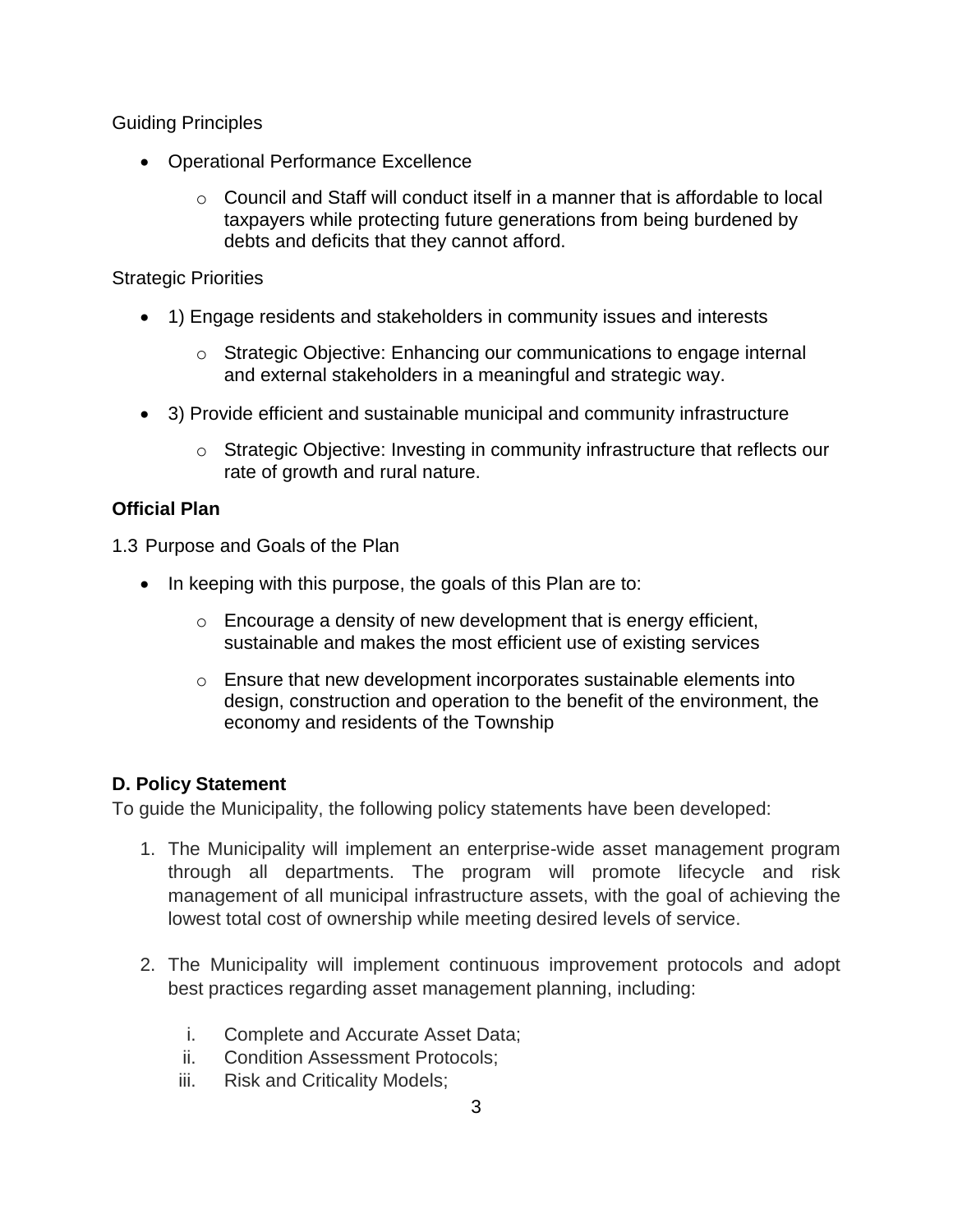- iv. Whole Lifecycle Management;
- v. Financial Strategy Development;
- vi. Level of Service Framework
- 3. The Municipality will develop and maintain an asset inventory of all municipal infrastructure assets which includes unique ID, description, location information, value (both historical and replacement), performance characteristics and/or condition, estimated remaining life and estimated repair, rehabilitation or replacement date; and estimated cost repair, rehabilitation or replacement costs.
- 4. The Municipality will develop an **asset management plan** that incorporates all municipal infrastructure assets that meet the **capitalization threshold** outlined in the organization's Tangible Capital Asset Policy. The asset management plan will be updated at least every five years in accordance with O. Reg. 588/17 requirements, to promote, document and communicate continuous improvement of the asset management program.

For management purposes, it can be advantageous to inventory, track, and document municipal infrastructure assets that fall below the relevant capitalization threshold. Recognizing that it may be beneficial to include these types of assets in the asset management plan, the Township will consider incorporating such assets at their own discretion, based on the objective of sustainably managing municipal infrastructure assets.

- 5. The Municipality will integrate asset management plans and practices with its long-term financial planning and budgeting strategies. This includes the development of financial plans that determine the level of funding required to achieve short-term operating and maintenance needs, in addition to long-term funding needs to replace and/or renew municipal infrastructure assets based on full lifecycle costing.
- 6. The Municipality will explore innovative funding and service delivery opportunities, including but not limited to grant programs, public-private partnerships (P3), alternative financing and procurement (AFP) approaches, and shared provision of services, as appropriate.
- 7. The Municipality will consider the risks and vulnerabilities of municipal infrastructure assets to climate change and the actions that may be required including, but not limited to, anticipated costs that could arise from these impacts, adaptation opportunities, mitigation approaches, disaster planning and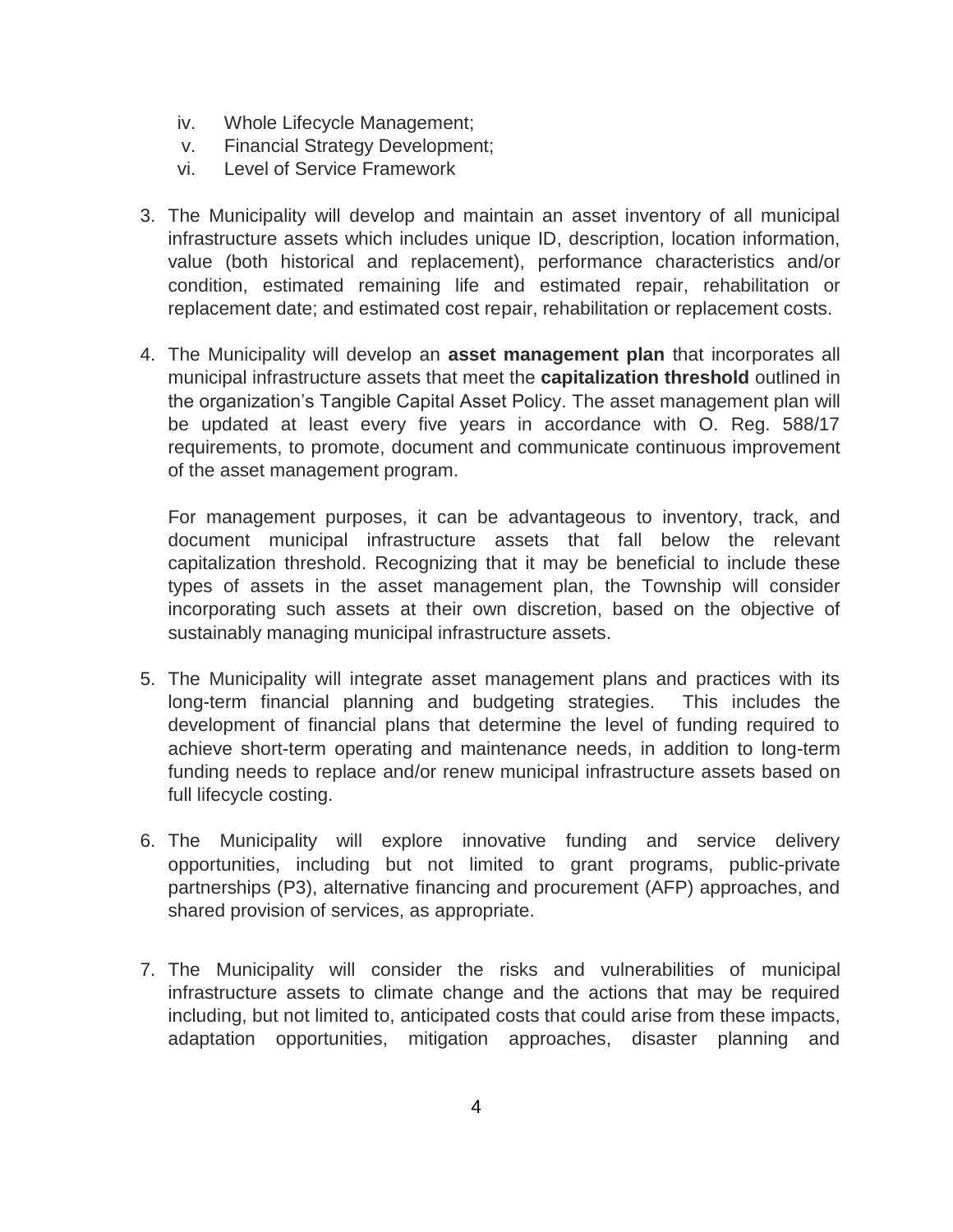contingency funding. Impacts may include matters relating to operations, levels of service and lifecycle management.

- 8. The Municipality will ensure that all asset management planning is aligned with any of the following financial plans:
	- i. Financial plans related to the Municipality's water assets including any financial plans prepared under the Safe Drinking Water Act, 2002;
	- ii. Financial plans related to the Municipality's wastewater assets.
- 9. The Municipality will align all asset management planning with the Province of Ontario's land-use planning framework, including any relevant policy statements issued under section 3(1) of the *Planning Act*; shall conform with the provincial plans that are in effect on that date; and, shall be consistent with all municipal official plans.
- 10.The Municipality will coordinate planning for asset management, where municipal infrastructure assets connect or are interrelated with those of its neighbouring municipalities or jointly-owned municipal bodies wherever viable and beneficial.
- 11.The Municipality will develop processes and provide opportunities for municipal residents and other interested parties to offer input into asset management planning wherever and whenever possible.
- 12.The Strategic Asset Management Policy should be reviewed and, if necessary, updated at least every five years.
- 13.Council will conduct an annual review of the Municipality's asset management progress on or before July 1 in each year, starting the year after the Municipality's asset management plan is completed to meet the requirements outlined in O.Reg. 588/17.

The annual review must address:

- i. The municipality's progress in implementing its asset management plan;
- ii. Any factors impeding the Municipality's ability to implement its asset management plan;
- iii. A strategy to address the factors identified as impeding the Municipality's ability to implement its asset management plan.
- 14.The Municipality will post its asset management policy and asset management plan on a website that is available to the public, and will provide a copy of the policy and plan to any person who requests it.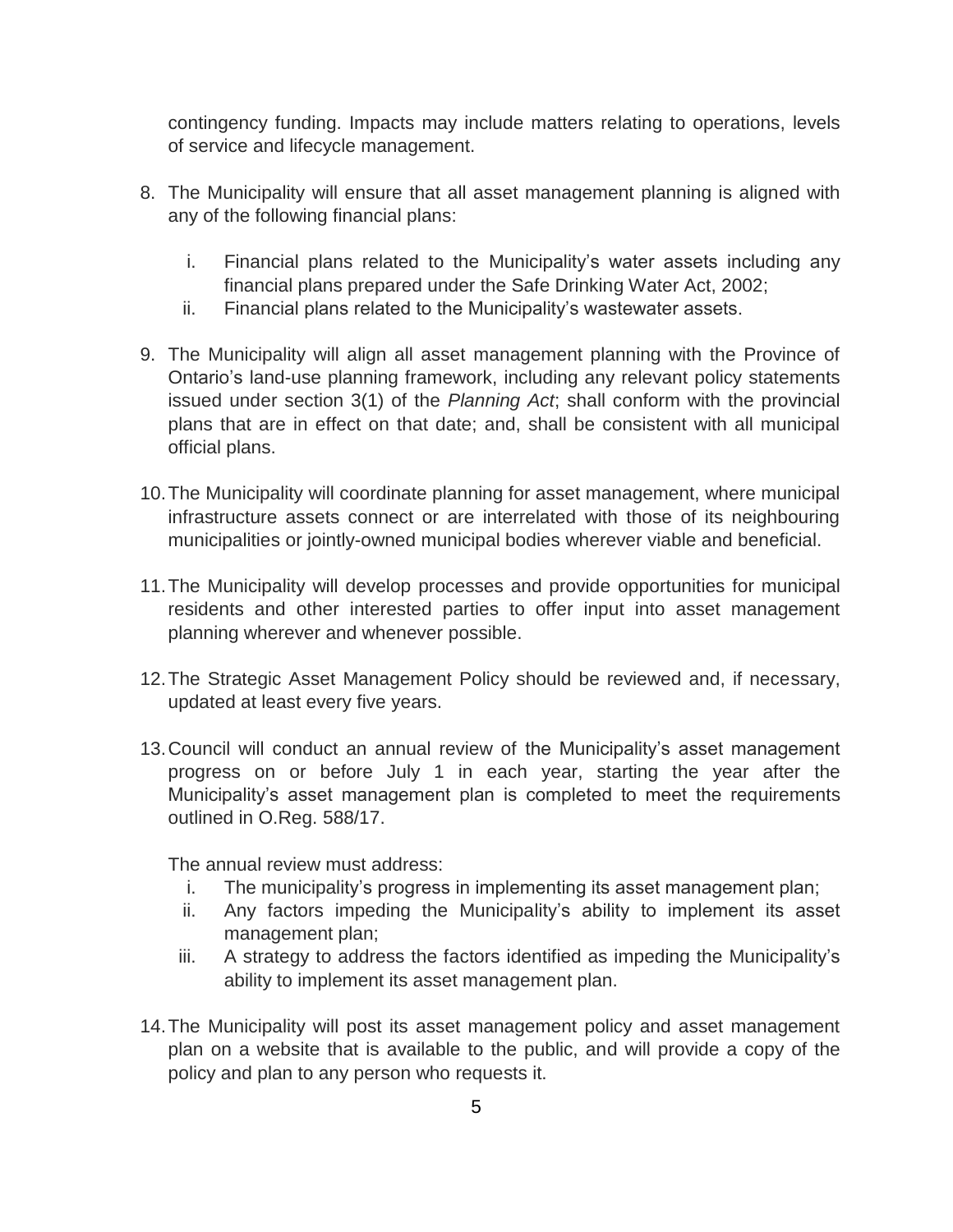## **E. Roles and Responsibilities**

The development and continuous support of the Municipality's asset management program requires a wide range of duties and responsibilities. The following passages outline the persons responsible for these tasks:

## 1. **Council**

- i. Approve the Asset Management (AM) policy and direction of the AM program;
- ii. Maintain adequate organizational capacity to support the core practices of the AM program;
- iii. Prioritize effective stewardship of assets in adoption and ongoing review of policy and budgets;
- iv. Establish and monitor levels of service;
- v. Approve the asset management plan by resolution;
- vi. Review the Municipality's asset management progress annually.

## 2. **Senior Management Team**

- i. Development of policy and policy updates;
- ii. Provide corporate oversight to goals and directions and ensure the AM program aligns with the Municipality's strategic plan;
- iii. Ensure that adequate resources are available to implement and maintain core AM practices;
- iv. Provide departmental staff coordination;
- v. Develop and monitor levels of service and make recommendations to Council;
- vi. Track, analyze and report on AM program progress and results.

# 3. **Executive Lead (Director of Finance / Treasurer)**

- i. Manage policy and policy updates;
- ii. Provide organization-wide leadership in AM practices and concepts;
- iii. Provide departmental staff coordination;
- iv. Coordinate and track AM program implementation and progress;
- v. Endorse the asset management plan.

### 4. **Departmental Staff**

- i. Utilize the new business processes and technology tools developed as part of the AM program;
- ii. Participate in implementation task teams to carry-out AM activities;
- iii. Implement and maintain levels of service;
- iv. Provide support and direction for AM practices within their department;
- v. Track and analyze AM program progress and results.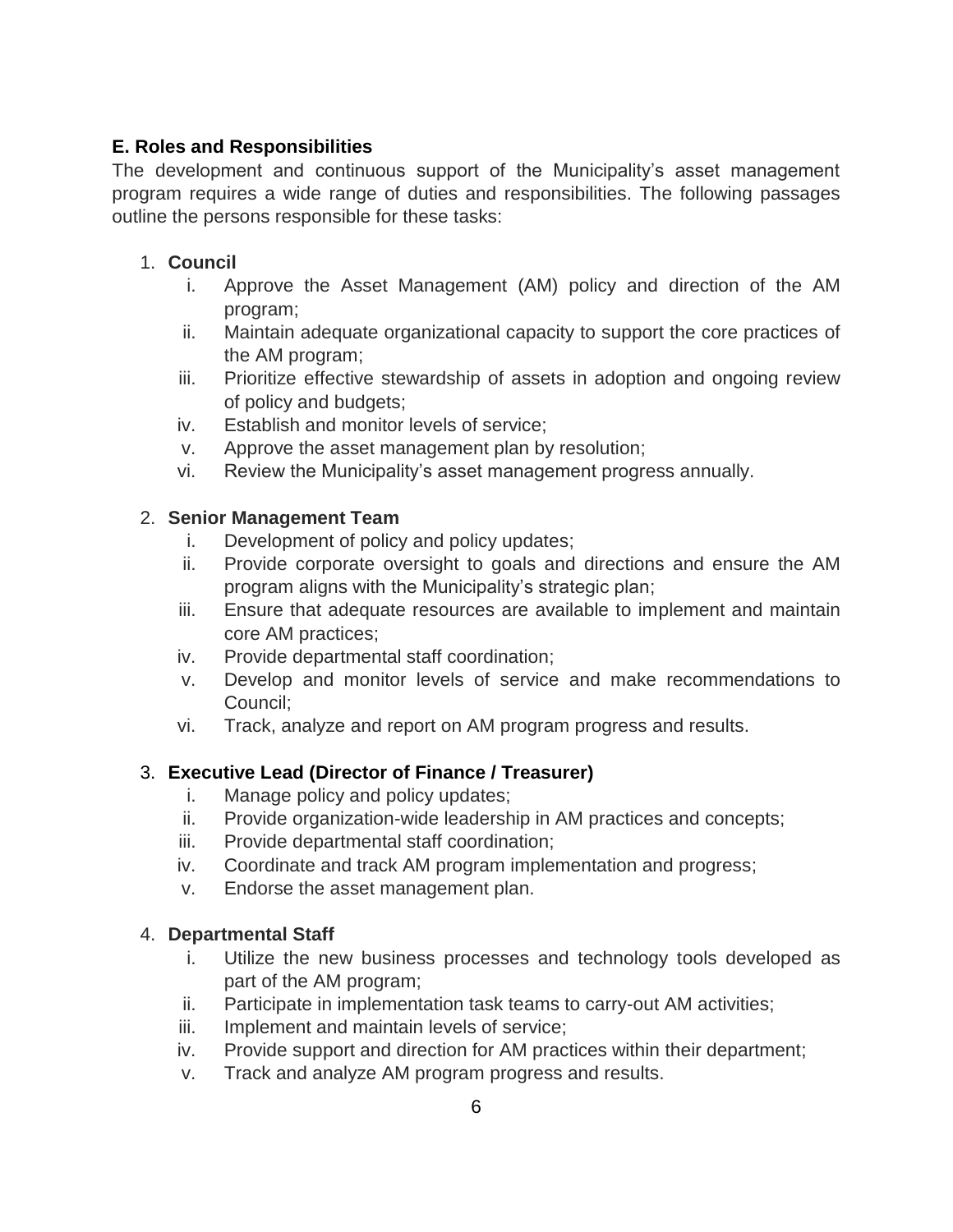#### **Key Principles**

The Municipality shall consider the following principles as outlined in section 3 of the *Infrastructure for Jobs and Prosperity Act, 2015*, when making decisions regarding asset management:

- 1. Infrastructure planning and investment should take a long-term view, and decisionmakers should take into account the needs of citizens by being mindful of, among other things, demographic and economic trends.
- 2. Infrastructure planning and investment should take into account any applicable budgets or fiscal plans.
- 3. Infrastructure priorities should be clearly identified in order to better inform investment decisions respecting infrastructure.
- 4. Infrastructure planning and investment should ensure the continued provision of core public services, such as health care and education.
- 5. Infrastructure planning and investment should promote economic competitiveness, productivity, job creation and training opportunities.
- 6. Infrastructure planning and investment should ensure that the health and safety of workers involved in the construction and maintenance of infrastructure assets is protected.
- 7. Infrastructure planning and investment should foster innovation by creating opportunities to make use of innovative technologies, services and practices, particularly where doing so would utilize technology, techniques and practices developed in Ontario.
- 8. Infrastructure planning and investment should be evidence based and transparent, and, subject to any restrictions or prohibitions under an Act or otherwise by law on the collection, use or disclosure of information,
	- i. investment decisions respecting infrastructure should be made on the basis of information that is either publicly available or is made available to the public, and
	- ii. information with implications for infrastructure planning should be shared between the Municipality and broader public sector entities, and should factor into investment decisions respecting infrastructure.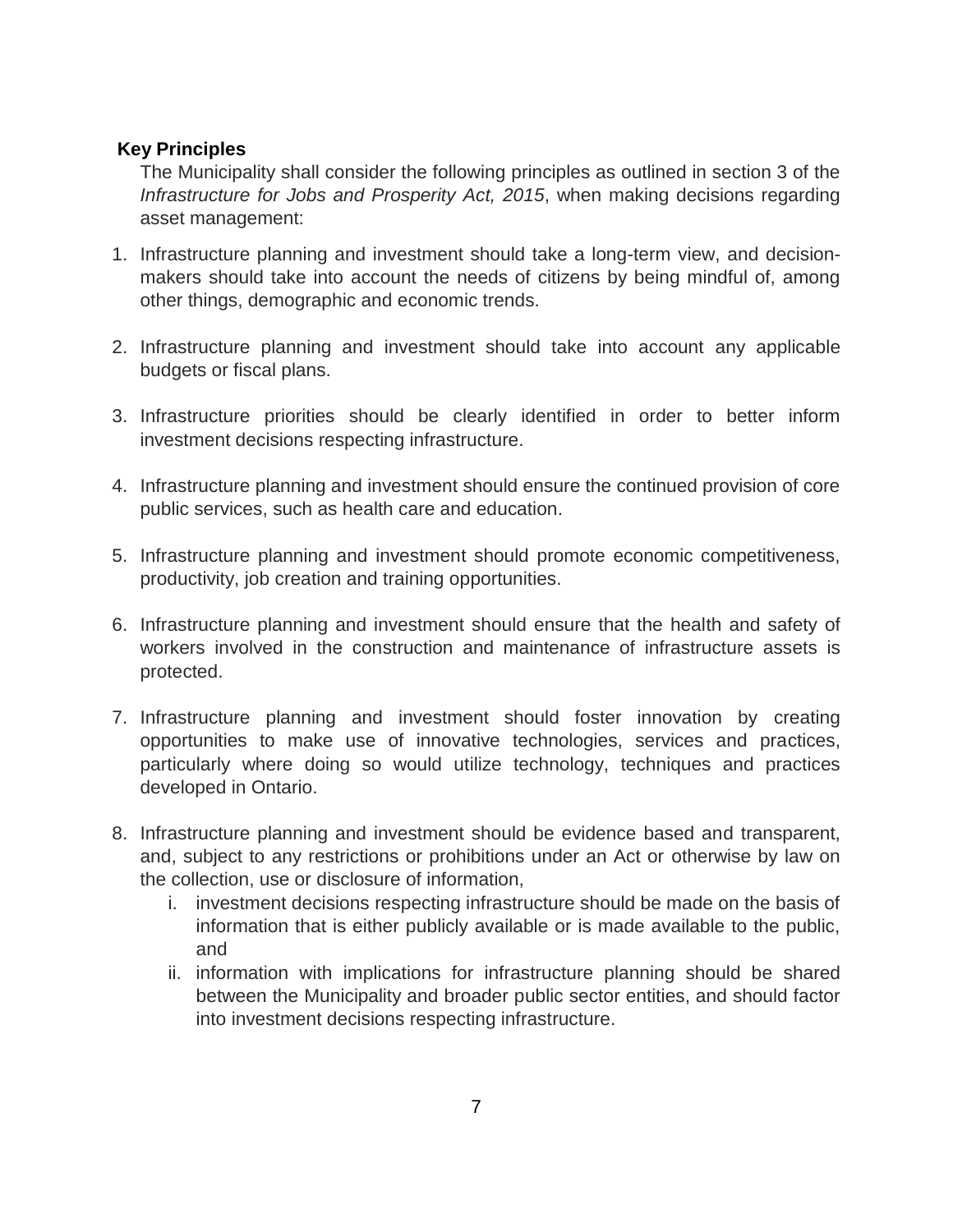- 9. Where provincial or municipal plans or strategies have been established in Ontario, under an Act or otherwise, but do not bind or apply to the Municipality, as the case may be, the Municipality should nevertheless be mindful of those plans and strategies and make investment decisions respecting infrastructure that support them, to the extent that they are relevant.
- 10.Infrastructure planning and investment should promote accessibility for persons with disabilities.
- 11.Infrastructure planning and investment should minimize the impact of infrastructure on the environment and respect and help maintain ecological and biological diversity, and infrastructure should be designed to be resilient to the effects of climate change.
- 12.Infrastructure planning and investment should endeavour to make use of acceptable recycled aggregates.
- 13.Infrastructure planning and investment should promote community benefits, being the supplementary social and economic benefits arising from an infrastructure project that are intended to improve the well-being of a community affected by the project, such as local job creation and training opportunities, improvement of public space within the community, and any specific benefits identified by the community.

#### **Definitions**

- 1. **Asset management (AM)** the coordinated activity of an organization to realize value from assets. It considers all asset types, and includes all activities involved in the asset's life cycle from planning and acquisition/creation; to operational and maintenance activities, rehabilitation, and renewal; to replacement or disposal and any remaining liabilities. Asset management is holistic and normally involves balancing costs, risks, opportunities and performance benefits to achieve the total lowest lifecycle cost for each asset.
- 2. **Asset management plan (AMP)** Documented information that specifies the activities, resources, and timescales required for an individual asset, or a grouping of assets, to achieve the organization's asset management objectives.
- 3. **Capitalization threshold** the value of a municipal infrastructure asset at or above which a municipality will capitalize the value of it and below which it will expense the value of it.